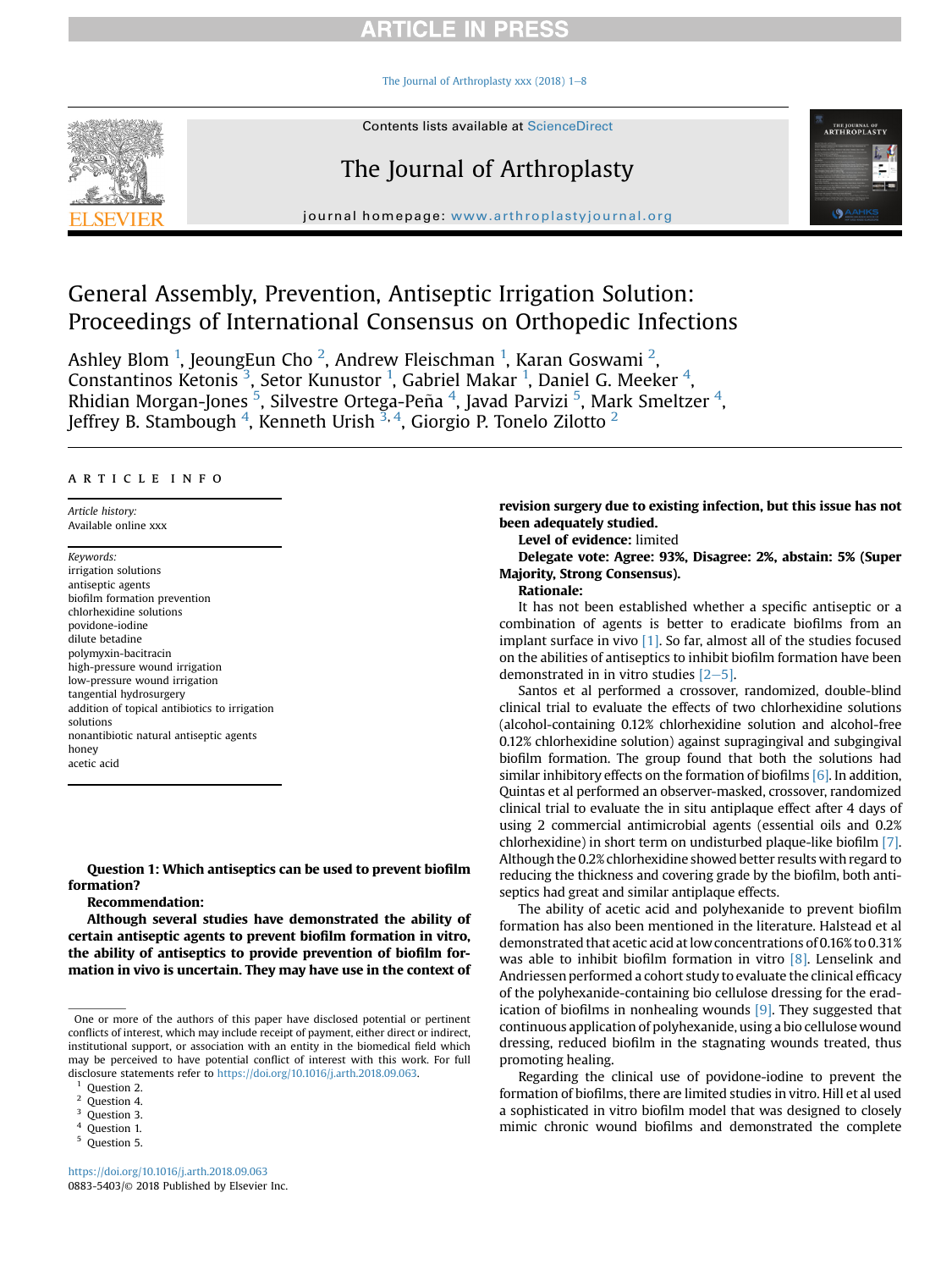destruction of an established 7-day mixed Pseudomonas and Staphylococcus biofilm by iodine-based dressings [\[10\].](#page-5-0) Kanno et al suggested that irrigation of wounds with 1% povidone-iodine was an effective way to reduce bacterial counts on the wound surface and prevent new biofilm formation by using a rat model of chronic wound biofilm infection [\[11\].](#page-5-0) However, Presterl et al found that povidone-iodine was inferior to hydrogen peroxide and alcohol for the eradication of Staphylococcus epidermidis biofilms [\[12\].](#page-5-0)

It is worth noting that many biofilm infections occur much later in the postoperative period, often due to the hematogenous dissemination of bacteria to the site of an implanted device from a breach in surface structures [\[13\].](#page-5-0) Indeed, this can occur months or even years after implantation, and it is unlikely to prevent this mode of infection development with the use of antiseptic agents at the time of perioperative period. The role of antiseptics in various debridement protocols for the treatment of established periprosthetic joint infections remains controversial. Each clinical scenario is unique in terms of causative pathogen, host factors, local tissue viability, as well as the duration and virulence of the infection. If the surgeon is attempting to salvage the existing prosthesis through a debridement, antibiotics, and implant retention protocol, it is imperative that all biofilms should be removed through mechanical and chemical disruption  $[14-16]$  $[14-16]$ . If a one-stage revision including component explantation, debridement, and reimplantation of a new prosthesis is to be undertaken in a single surgical setting, the importance of debriding all infected tissue is vital. The role of antiseptics, in this case, is not to treat existing biofilm, as all prosthetic components will have been removed; instead, the purpose is to aggressively treat the remaining bone and its soft tissue envelope to prevent recolonization. Antiseptics used for this purpose include acetic acid, Dakin's solution (NaOCl), povidine-iodine, and hydrogen peroxide  $[17]$ . In this situation, the volume of antiseptic solution may be more important than the combination and sequence of agents [\[17,18\].](#page-5-0)

The use of antiseptic agents during the perioperative period has the potential to reduce the rates of surgical infection early in the postoperative period. In addition, the use of certain antiseptic solutions for lavage, during primary and revision total joint arthroplasty operations, has the potential to reduce infection rates [\[19\].](#page-5-0) However, validated protocols do not exist for the use of such solutions in terms of concentration, volume, and duration of exposure. More in vivo studies are needed to evaluate the use of various antiseptic agents for this purpose such that direct comparisons between agents can be made.

Ultimately, although several studies have demonstrated the ability of certain antiseptic agents to prevent biofilm formation in vitro, the ability of antiseptics to provide protection against biofilm formation in vivo is uncertain. They may have use in the context of revision surgery due to existing infection, but this issue has not been adequately studied.

Question 2: What is the optimal irrigation solution (i.e., type, volume, frequency) to be used during clean elective orthopedic procedures?

#### Recommendation:

There is ample evidence to support the WHO and CDC recommendations that advocate the use of dilute betadine for the irrigation of wounds during surgical procedures. The optimal volume of irrigation solution is not known.

Level of Evidence: Strong

Delegate Vote: Agree: 75%, Disagree: 16%, Abstain: 9% (Super Majority, Strong Consensus)

#### Rationale:

Intraoperative irrigation during clean elective orthopedic procedures is one aspect of the operative protocol to reduce surgical site infections (SSIs), and there is generally consensus that this technique in some form should be performed. Recently released guidelines by the Centers for Disease Control and World Health Organization recommend intraoperative irrigation with dilute betadine before closure [\[20,21\]](#page-5-0). Betadine contains aqueous iodophor in the form of povidone-iodine, which becomes chemically toxic to microorganisms when released as free iodine [\[22,23\].](#page-5-0)

Povidone-iodine irrigation initially garnered support from studies in other fields, such as general, urologic, cardiovascular, and spine surgeries  $[24-33]$  $[24-33]$ . A meta-analysis of seven randomized control trials demonstrated a statistically significant benefit for incisional wound irrigation with aqueous betadine compared with normal saline solution (odds ratio: 0.31;  $P = .007$ ) [\[21\]](#page-5-0). In a larger meta-analysis of 15 level I or II studies in various surgical fields, 10 studies demonstrated that povidone-iodine irrigation was more effective than the control method that included irrigation with saline, water, or no irrigation [\[34\]](#page-5-0).

Although well studied in other specialties, only one retrospective cohort study addresses intraoperative betadine irrigation in primary joint arthroplasty [\[35\].](#page-5-0) Brown et al demonstrated a statistically significant reduction in SSI from 0.97% to 0.15% with the use of 0.35% povidone-iodine. Kokavec et al studied betadine irrigation in a pediatric population undergoing surgery on the proximal femur, hip, and pelvis [\[26\]](#page-5-0). In this study, two superficial wound infections were identified in the nonbetadine group (2/73, 2.7%), and no infections were identified in the betadine group (0/89; 0%) [\(Table 1\)](#page-2-0).

In addition to isotonic saline and Ringers lactate, several solutions, such as antiseptics and antibiotic solutions, have also been proposed as potential irrigation fluids in orthopedic surgery. However, there is no consensus on a "gold standard" because of lack of clinical studies on the topic. Chlorhexidine is an antiseptic that alters the osmotic equilibrium of bacterial cells by binding to negatively charged molecules on the cell wall [\[36,37\].](#page-5-0) Chlorhexidine has a broad spectrum of activity  $\left[38\right]$  and can be bacteriostatic or bactericidal depending on its concentration [\[39\].](#page-5-0) Frisch et al compared 0.05% chlorhexidine to normal saline irrigation in total knee arthroplasty (TKA) and  $0.05\%$  chlorhexidine to  $\langle 2\%$  dilute betadine in total hip arthroplasty  $[40]$ . There was no significant difference in the rate of superficial or deep SSI between groups, which suggest that chlorhexidine may be comparable to normal saline in reducing infection rates.

Although there is some evidence for the optimal irrigation solution, few studies have demonstrated an optimal volume or method for performing irrigation  $[41,42]$ . In addition, there is little support for the benefits of adding antibiotics to irrigation solution, which was shown to be ineffective on metal surfaces in vitro, and thus this practice is not currently recommended by the World Health Organization [\[41,43\]](#page-5-0). However, a single surgeon has reported beneficial results when vancomycin and polymyxin were added to irrigation solution in 2293 total joint arthroplasties [\[44\].](#page-5-0)

Overwhelming evidence from published randomized controlled trials (RCTs) on the use of irrigation solutions for clean, elective orthopedic procedures or surgeries suggests that both normal isotonic saline and Ringers lactate solutions are safe and effective irrigation fluids. However, the majority of these studies were based on shoulder arthroscopic surgery  $[45-51]$  $[45-51]$ , with limited studies on TKAs [\[50,52,53\].](#page-5-0) Whether Ringers lactate is better than normal saline or vice versa is not known. However, in a laboratory-based study on surgically resected menisci from patients who underwent arthroscopic knee surgery, investigators aimed to determine whether there was a difference in the effect on cell morphology and function between isotonic saline and Ringers lactate solutions. The findings showed that Ringers lactate maintained better meniscal cell integrity than isotonic saline [\[54\]](#page-6-0).

Emerging and consistent evidence suggests that warming of irrigation fluids (whether normal isotonic saline or Ringers lactate)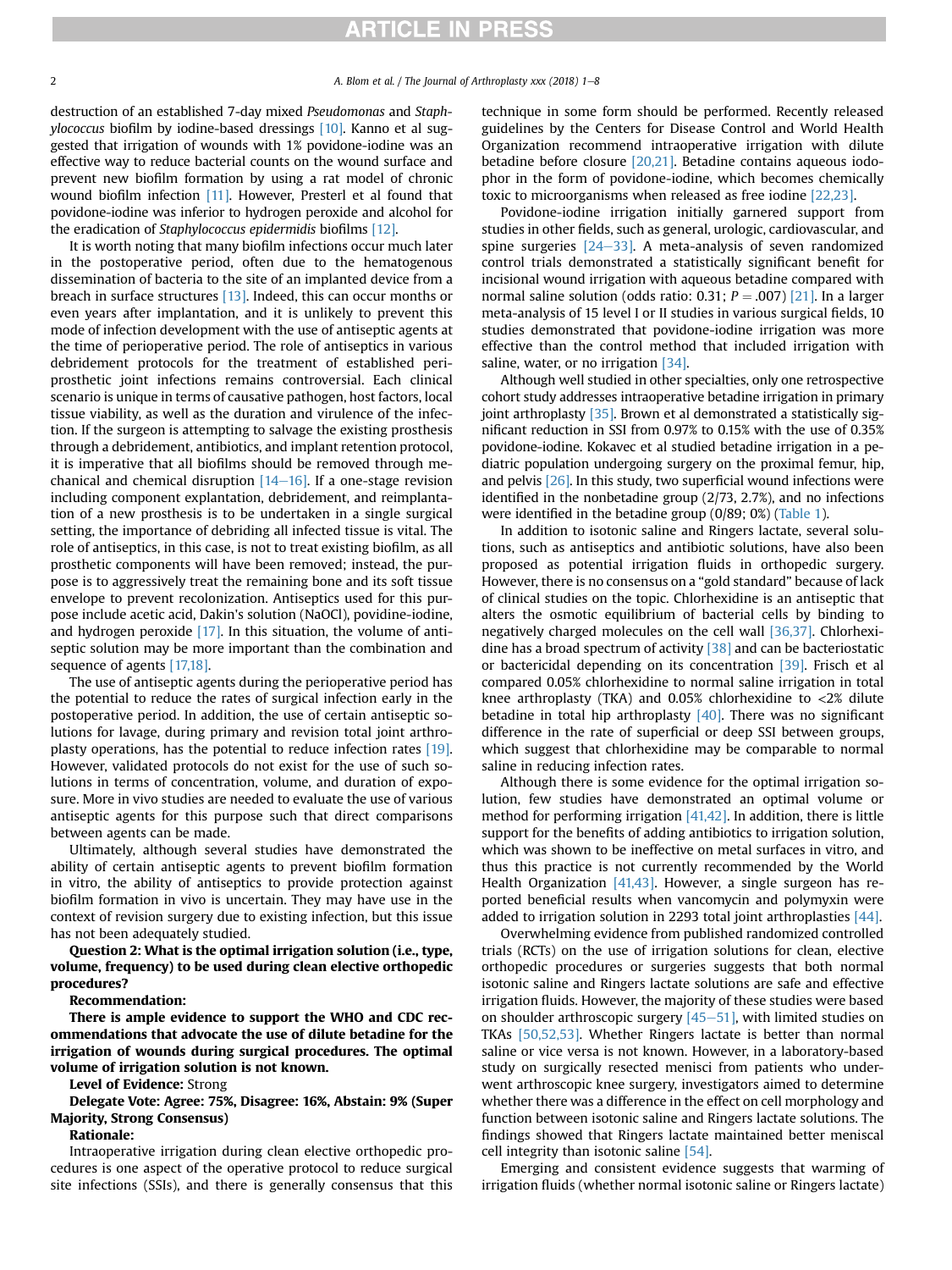A. Blom et al.  $/$  The Journal of Arthroplasty xxx (2018)  $1-8$  3

|  |  |  |  | Summary of Orthopedic Literature Comparing the Efficacy of Irrigation Solutions With Respect to Prevention of SSI |
|--|--|--|--|-------------------------------------------------------------------------------------------------------------------|
|  |  |  |  |                                                                                                                   |
|  |  |  |  |                                                                                                                   |

| Author        | Category N |                                        | Intervention  |          | Comparison Study Design                      | Analysis             | Outcome | Incidence of SSI                           | P Value   |
|---------------|------------|----------------------------------------|---------------|----------|----------------------------------------------|----------------------|---------|--------------------------------------------|-----------|
| Brown et al   | TJA        | 2550 (1862 pre/688)<br>post)           | Betadine      | Saline   | Retrospective; Pre-post Univariate           |                      | D       | 0.15% vs 0.97%                             | .04       |
| Cheng et al   | Spine      | 414 (206 control/208)<br>intervention) | Betadine      | Saline   | <b>RCT</b>                                   | Multivariate S and D |         | $0\%$ vs 3.4%                              | .01       |
| Cheng et al   | Spine      | 244 (124 control/120)<br>intervention) | Betadine      | Saline   | <b>RCT</b>                                   | Univariate           | S and D | $0\%$ vs 4.8%                              | .03       |
| Kokavec et al | Ortho      | 162 (73 control/89)<br>intervention)   | Betadine      | Saline   | <b>RCT</b>                                   | <b>NA</b>            | S       | $0\%$ vs $2.7\%$                           | <b>NA</b> |
| Frisch et al  | THA        | 391 (253 pre/138 post)                 | Chlorhexidine | Betadine | Retrospective; Pre-post Multivariate S and D |                      |         | $S - 0\%$ vs 1.2%: D $-0\%$ vs<br>1.6%     | .56: .30  |
| Frisch et al  | <b>TKA</b> | 659 (411 pre/248 post)                 | Chlorhexidine | Saline   | Retrospective; Pre-post Multivariate S and D |                      |         | $S - 0.8\%$ vs 0.7%:<br>$D - 1.2%$ vs 0.7% | .91: .53  |

S, superficial infection, D, deep infection; THA, total hip arthroplasty; TKA, total knee arthroplasty; SSI, surgical site infection.

to temperatures of 32°C to 40°C compared with room temperature decreases the risk of peroperative hypothermia and reduces inflammatory response in patients undergoing shoulder, hip, or knee arthroscopy  $[47,50,55-57]$  $[47,50,55-57]$  $[47,50,55-57]$ . Only two RCTs have, to our knowledge, reported that warmed irrigation fluids were not superior to room temperature fluids in reducing the occurrence of perioperative hypothermia [\[49,58\]](#page-5-0).

<span id="page-2-0"></span>Table 1

Results from three RCTs provided evidence that the addition of epinephrine to irrigation fluids improved the clarity of the visual field of surgery, reduced intraoperative bleeding, and reduced total operating time compared with plain irrigation fluids [\[46,48,51\]](#page-5-0). The benefits of using chilled irrigation solutions in orthopedic procedures were uncertain until recently. Li et al performed an randomized controlled trial (RCT) and compared the effects of continuous irrigation of 4000 mL cold saline plus 0.5% epinephrine vs 4000 mL normal saline at room temperature in patients undergoing TKAs [\[52\].](#page-5-0) Irrigation with cold saline was demonstrated to be associated with decreased postoperative pain, reduced intraoperative blood loss, and improved quality of life.

Though commonly used isotonic solutions such as normal saline or Ringers lactate have been reported to be safe for joint irrigation in orthopedic procedures, rare adverse events from excessive fluid irrigation have been documented. It has been reported that hyperosmolar solutions may have the potential to minimize these problems. However, their benefits have only so far been demonstrated in animal models. In a recent RCT, hyperosmolar irrigation was shown to decrease periarticular fluid retention in shoulder arthroscopy compared with standard of care irrigation fluid [\[45\].](#page-5-0)

The role of continuous irrigation or pulse lavage in orthopedic surgery has progressed from open fractures and contaminated wounds to being used in clean elective procedures. Furthermore, the optimum volume of irrigation solution used during orthopedic procedures varies from one surgery to the other. In studies of patients undergoing shoulder arthroscopy, average volume of fluid used for irrigation ranged from 3.7 to 11.4 L, and this was based on continuous irrigation with a pressure-control pump maintained at pressure settings of 30 to 60 mmHg  $[45-51]$  $[45-51]$ .

For hip arthroscopy, evidence was based on an observational prospective study [\[57\].](#page-6-0) Median volume of irrigation solution was 27 L, using an infusion pump, with pressure between 45 and 65 mmHg. In the RCT by Kelly et al investigating patients undergoing knee arthroscopy, the average volume of irrigation fluid used was 11.7 L  $[58]$ . In two studies of TKA (one RCT and one case series), continuous irrigation with 4 L of normal saline solution was used during surgery in each study [\[52,53\]](#page-5-0). In an RCT of hip hemiarthroplasty, 2 L of normal saline administered by pulse lavage was associated with a 30-day lower infection rate than 2 L of normal saline washout by jug or syringe [\[29\]](#page-5-0). No data were reported on the pressure settings of the infusion pump in these studies.

Question 3: Does the pressure of the pulsatile delivery mechanism for irrigation fluid influence the efficacy of the irrigation solution to eradicate infecting organisms in the wound?

#### Recommendation:

A series of clinical studies were unable to observe differences in clinical outcomes or reoperation rates between high-pressure vs low-pressure wound irrigation. Tangential hydrosurgery is an emerging irrigation method that, though promising, still requires further investigation.

Level of Evidence: moderate

Delegate Vote: Agree: 90%, Disagree: 4%, Abstain: 6% (Super Majority, Strong Consensus)

### Rationale:

There has been a combination of in vitro models, animal models, and clinical studies that have investigated the efficacy of irrigation pressure in wounds. The majority of the in vitro and in vivo studies have been completed in regard to traumatic wound debridement. These studies have looked at the ability of irrigation methods to remove bacteria, inorganic contaminate, tissue damage induced from irrigation, and possible differences in distribution of contaminate in the wound after irrigation. A series of clinical studies have been completed which do not demonstrate any difference in clinical efficacy between high-pressure and low-pressure irrigation.

High- and low-pressure lavage has mixed results in removing contaminants from the wound. In vitro studies have shown an increased ability of pulsatile lavage to remove inorganic debris [\[59,60\]](#page-6-0) and bacteria [\[61\]](#page-6-0). Animal models have had indeterminate results. In a rabbit animal model, high-pressure irrigation and bulb syringe irrigation were equally effective at removing debris. In an animal model using bioluminescent bacteria, high-pressure lavage demonstrated an increased ability to remove bacteria [\[62\]](#page-6-0).

Concerns have been raised that high-pressure irrigation may distribute contaminates deeper into soft tissues. Paradoxical results that high-pressure irrigations have fewer contaminants removed support these results [\[42,63\]](#page-5-0). These data are supported by luminescent bacteria in wound animal models in which high-pressure irrigation has improved or has an equivalent ability to initially remove bacteria, but there is a higher rebound of bacteria several hours after completion of the procedure [\[64\].](#page-6-0) In an in vitro model of a contaminated human tibial fracture, high-pressure pulsatile lavage followed by cultures of serial sections at increasing distance from the fracture site revealed a reproducible pattern of bacterial propagation into the intramedullary canal  $[65]$ . In addition, bone destruction was found to vary proportionally with the depth into the canal.

There have been a large number of in vitro studies demonstrating possible increased levels of microscopic and macroscopic bone and tissue destruction after high-pressure pulse lavage as compared with low-pressure irrigation. On bone specimens, high-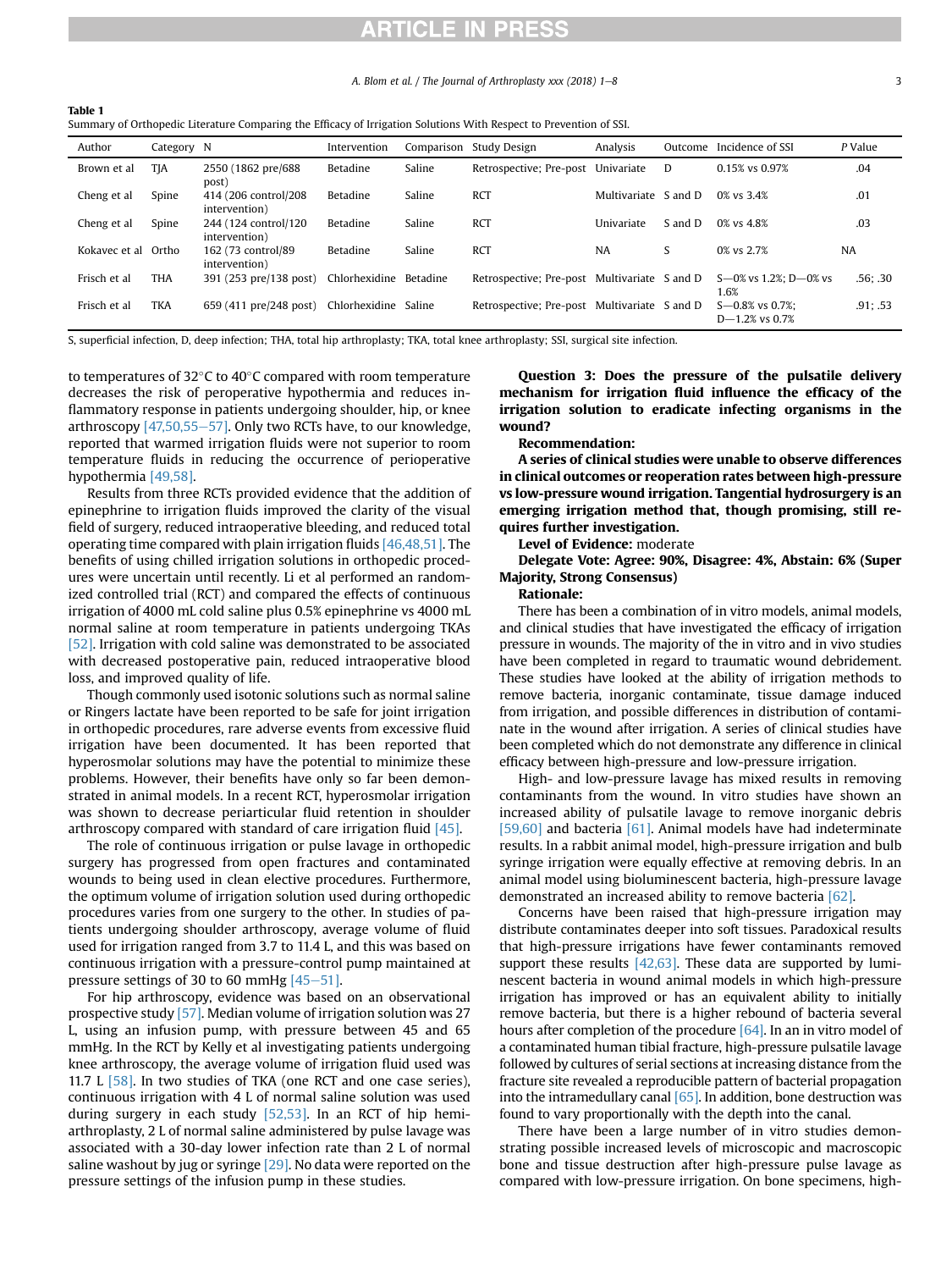pressure pulse lavage was associated with more fissures and defects in cancellous bone  $[61]$ , bone structure, and fracture healing [\[61,66\]](#page-6-0). Similar results have been seen with high-pressure irrigation having increased gross damage to soft tissue as compared with low-pressure irrigation [\[59,63,67\]](#page-6-0). These results show that highpressure pulsatile lavage penetrates and disrupts soft tissue to a deeper level than low-pressure lavage, causing considerable gross and microscopic tissue disruption [\[63\]](#page-6-0).

Animal models support the findings from these in vitro models. High-pressure lavage can inhibit early new bone formation in an intraarticular fracture rabbit model. There was a direct relationship between irrigation pressures and the amount of cellular materials removed from the trabeculae at the irrigation site [\[68\].](#page-6-0) Animal models have shown that high-pressure pulsatile lavage of musculoskeletal wounds can cause injury to tissue, resulting in myonecrosis and dystrophic calcification [\[69\]](#page-6-0). High-pressure pulsatile lavage has also been shown to significantly decrease the mechanical strength of fracture callus (peak bending force and stiffness) during the early phases of healing (three weeks) as compared with bulb syringe techniques in a noncontaminated diaphyseal femoral fracture model in rats [\[70\].](#page-6-0)

Multiple clinical studies have demonstrated that high or low irrigation pressure results in similar clinical outcomes. The largest of these was the Fluid Lavage of Open Wounds (FLOW) study [\[71\].](#page-6-0) This was a large, well-designed, prospective, randomized, 2-by-3 factorial design clinical study comparing three irrigation pressures and two irrigation solutions (normal saline and castile soap). A total of 2551 patients were enrolled, and the primary endpoints were reoperation in 12 months from the index procedure or treatment of a wound infection. The FLOW study demonstrated that the rates of reoperation were similar regardless of irrigation pressure [\(ClinicalTrials.gov](http://ClinicalTrials.gov) NCT00788398) [\[71\].](#page-6-0)

These findings are supported by several smaller studies. The FLOW study design was based on pilot data that suggested that low-pressure irrigation of open wounds may decrease reoperation rates for infection, although the pilot study did not observe any statistically significant differences between high- and low-pressure irrigation groups [\(ClinicalTrials.gov](http://ClinicalTrials.gov) NCT01069315) [\[72\]](#page-6-0). In a small prospective randomized clinical study of acute periprosthetic joint infection, there were no differences seen with the use of high- vs low-pressure irrigation with outcomes defined by retention of prosthesis or elevation of ESR and CRP at one year [\[73\].](#page-6-0)

Irrigation pressures may have difficulty removing bacteria from the wound because biofilm acts as a viscous fluid. Biofilms are viscoelastic and resist detachment from increased fluid flow and shear by deformation. This allows the biofilm to remain attached to the surface or roll along a surface in response to a shear stress from fluid  $[74]$ . Given this limitation of pulsatile irrigation as well as the concerns for bone destruction discussed previously, there has been a recent interest in exploring novel delivery mechanisms of the irrigation fluid. In a prospective randomized control study, tangential hydrosurgery was compared with standard surgical debridement of grade IIIA and IIIB open tibia fractures in 40 patients, and it was found that when hydrosurgery was used, significantly fewer debridement procedures were required before final wound closure [\[75\]](#page-6-0). Hydrosurgery debridement was also evaluated as a method for removing bacteria from fracture implants. Specifically, when comparing the use of hydrosurgery, pressurized pulsatile lavage, and bulb syringe to deliver the same volume of saline to debride Staphylococcus aureus-contaminated stainless steel fracture plates, residual bacterial loads were found to be significantly lower in the hydrosurgery group [\[76\]](#page-6-0).

Question 4: Does the addition of topical antibiotics (polymyxin and/or bacitracin) to irrigation solution offer additional antibacterial properties?

#### Recommendation:

Guidelines from the WHO and National Institute for Health and Care Excellence advise against the addition of topical antibiotics to irrigation solutions. Recent CDC recommendations suggest an uncertain trade-off between the benefits and risks of intraoperative antimicrobial irrigation for the prevention of SSIs. Although data regarding the antimicrobial efficacy of irrigation solutions containing antibiotics, such as polymyxinbacitracin, are conflicting and largely based on nonorthopedic studies, we advocate against its intraoperative usage in the face of growing antimicrobial resistance concerns, costs, and hypersensitivity implications.

Level of Evidence: Moderate

Delegate Vote: Agree: 92%, Disagree: 4%, Abstain: 4% (Super Majority, Strong Consensus).

#### Rationale:

Although the intraoperative use of irrigation solutions is an important strategy for mitigation of surgical site infections (SSIs) and periprosthetic joint infections in patients undergoing orthopedic procedures [\[35,77,78\]](#page-5-0), the optimal irrigation solution remains unknown. Surgeons worldwide continue to add topical antibiotics to irrigation fluid  $[79]$ , assuming that this solution has local activity that can help eliminate bacteria. However, published literature suggests that the addition of antibiotics to irrigation confers no added benefits  $[80-82]$  $[80-82]$  $[80-82]$  and may even be deleterious  $[82 - 84]$  $[82 - 84]$  $[82 - 84]$ .

Two clinical practice guidelines issued by the World Health Organization and National Institute for Health and Care Excellence advise that antibiotic incisional wound irrigation before closure should not be used for the purposes of preventing SSIs, although these were based on generally low-quality evidence  $[80,85-87]$  $[80,85-87]$ . Furthermore, using available data from five randomized controlled trials  $[88-92]$  $[88-92]$  $[88-92]$ , the Centers for Disease Control concluded that antibiotic irrigation of the incisional wound conferred neither benefits nor harms in reducing SSIs when compared with no irrigation or saline irrigation [\[87\]](#page-6-0). In addition, the World Health Organization guideline development group highlighted the risks of emergence of antimicrobial resistance with the use of antibiotics for wound irrigation.

Moreover, in vitro studies have raised concerns about the bactericidal efficacy of adding antimicrobials to irrigation fluids [\[43,93\].](#page-5-0) Anglen et al found that the addition of antibiotic drugs, including bacitracin and polymyxin/neomyxin, to irrigation solutions had no significant effects on bacterial removal. None of the antibiotic solutions tested were statistically different from saline alone in the amount of bacteria removed from a Staphylococcuscoated stainless steel screw model  $[43]$ . In a series of breakpoint experiments, Goswami et al showed that polymyxin-bacitracin solution was significantly less efficacious ( $P < .001$ ) in eradicating Staphylococcus aureus vs other tested irrigation solutions, including 0.3% povidone-iodine, 0.05% chlorhexidine, and 0.125% sodium hypochlorite [\[93\].](#page-6-0) Similarly, using a rat model of a contaminated paravertebral wound containing a wire implant, Conroy et al found no significant benefit with respect to the rates of positive wound cultures after bacitracin antibiotic irrigation over normal saline [\[94\]](#page-6-0).

In addition to the questionable efficacy and perpetuating antimicrobial resistance, concerns have been raised about the harmful effects of bacitracin-containing irrigation solutions on wound healing, as have been reported in a prospective randomized clinical trial [\[82\].](#page-6-0) The study recruited 400 patients with a lower extremity open fracture who received irrigation with either a bacitracin antibiotic solution or a nonsterile castile soap solution. No differences in infection rates were seen between the two study arms  $(P = 0.2)$ , but wound healing problems were found to be significantly higher in the bacitracin group (9.5% vs  $4\%$ ;  $P = .03$ ).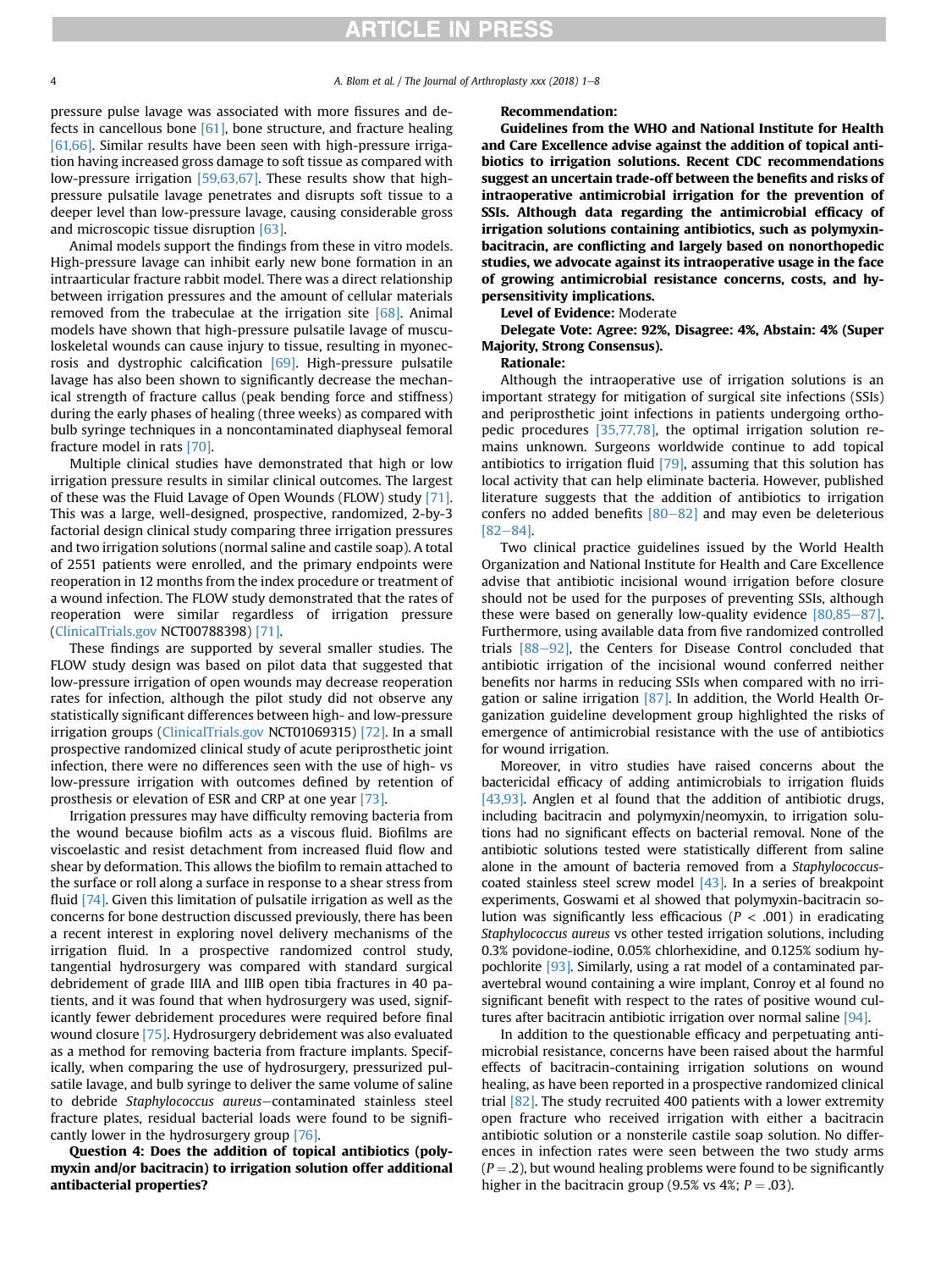<span id="page-4-0"></span>An increased risk of hypersensitivity and the potential for anaphylactic reactions have also been cited  $[82-84]$  $[82-84]$ . Bacitracin is a polypeptide antibiotic effective against a variety of grampositive bacteria, and its pharmacological activity is exerted by the inhibition of prokaryotic cell wall synthesis. Polymyxins are a group of cyclic nonribosomal polypeptide antibiotics that have gram-negative activity. Studies have reported that these antibiotics may produce serious systemic effects. Damm reported three cases with a severe anaphylactic reaction after prophylactic bacitracin irrigation in the setting of pacemaker insertion [\[95\].](#page-6-0) Similarly, Antevil et al attributed the use of bacitracin irrigation to anaphylactic shock during a case of revision TKA [\[83\].](#page-6-0) Furthermore, in a multi-institutional study by the North American Contact Dermatitis Group (NACDG) involving patients with suspected allergic contact dermatitis, bacitracin was noted as the sixth most common allergen with 9.2% positive on patch testing [\[96\].](#page-6-0)

Efficacy data from largely historical studies suggest some use for polymyxin-bacitracin irrigation. Savitz et al investigated the addition of polymyxin-bacitracin to saline lavage in 50 spinal procedures [\[97\].](#page-6-0) They reported that the incidence of bacterial growth reduced from 64% to 4% with the addition of antibiotics to irrigation, and no wound infections were reported in postoperative phase. Similarly, in 1972, Scherr et al showed a significant in vitro decrease in local bacterial concentrations after topical administration of bacitracin and other antimicrobials [\[98\]](#page-6-0). Rosenstein et al also showed that irrigation with 50 mL of bacitracin solution into the intramedullary canal of canine femora inoculated with Staphylococci decreased the number of positive cultures one week later [\[99\].](#page-6-0) A single surgeon series also reported beneficial results when vancomycin and polymyxin were added to irrigation solution in 2293 total joint arthroplasties  $[44]$ . Despite these reports, data within the orthopedic literature remain unconvincing because of poor study design or limitations with defining appropriate endpoints for efficacy in musculoskeletal wounds [\[84\].](#page-6-0)

More recent data from five non-orthopedic RCTs comparing irrigation of the incisional wound with an antibiotic solution to irrigation with normal saline or no irrigation showed limited efficacy  $[88-92]$  $[88-92]$  $[88-92]$ . A meta-analysis of these trials demonstrated no significant differences between antibiotic irrigation and no irrigation or irrigation with only saline solution (odds ratio, 1.16; 95% confidence interval, 0.64-2.12;  $P = .63$ ). The overall quality of evidence in this meta-analysis was cited as low, however, due to the risk of bias and imprecision [\[81\]](#page-6-0).

Although the cost-effectiveness of polymyxin-bacitracin has not been formally evaluated, one operative orthopedic procedure typically uses 150,000 units of bacitracin (50,000 units per liter of saline), which adds a cost of \$150.00 according to estimates by Anglen [\[84\].](#page-6-0)

In conclusion, two clinical practice guidelines based on a review of the evidence recommend against antimicrobial wound irrigation to reduce the risk of SSIs [\[80,85,86\]](#page-6-0). The efficacy of irrigation solutions with supplemental topical antibiotics in orthopedic procedures remains controversial because of the paucity of available evidence. Future well-designed randomized controlled trials using current standard of care protocols for SSI prevention are needed to evaluate commonly used irrigation practices with a special emphasis on the agents used and a focus on orthopedic procedures [\[44,100\].](#page-5-0) Trials should also address cost-effectiveness and adverse events associated with the agents used for irrigation. In the interim, given the lack of proven efficacy and the potential for harm, we advise against the addition of topical antibiotics to irrigation solution.

Question 5: Is there a role for nonantibiotic natural antiseptic agents (e.g., honey, vinegar) as an irrigation solution during surgical debridement for periprosthetic joint infections  $(PIIs)?$ 

#### Recommendation:

There may be a role for nonantibiotic antiseptic agents (e.g., honey, vinegar, and so forth) as an irrigation solution during surgical debridement.

Level of Evidence: Limited

Delegate Vote: Agree: 39%, Disagree: 43%, Abstain: 18% (No Consensus)

#### Rationale:

As multiantibiotic-resistant organisms become more prevalent, the need for nonantibiotic antimicrobial therapy becomes important again (as it was in the preantibiotic era). Several options are readily available for use as a local chemical debriding agent for local irrigation of periprosthetic joint infections (PJI) wounds, after surgical and mechanical debridement has been completed [\[101\].](#page-6-0) Among these options are vinegar (acetic acid), honey, hydrogen peroxide, and local anesthetic. Other options include iodine and chlorhexidine. There are no randomized control trials of deep wound irrigation using any of these substances in PJIs. The evidence is limited and often inferred from chronic wound management [\[102,103\]](#page-6-0).

#### Vinegar

Vinegar has been in use for millennia as an antibacterial agent [\[104\]](#page-7-0). The only case series reporting its use as a deep, wound irrigant in orthopedics was by Williams et al in 2015 [\[17\].](#page-5-0) This study showed that the use of 3% acetic acid soak, as part of a debridement protocol, was safe in patients. Although the exact mechanism of action is yet to be determined, acetic acid concentrations as low as 0.19% vol/vol in vitro are sufficient to completely inhibit bacterial growth. It is postulated that pH change is a potential mechanism of action.

### **Honey**

Honey has a long history of use in topical wound management [\[105\]](#page-7-0). There is only a small, case series showing honey as a topical agent for deep PJI wounds at the time of reimplantation [\[106\]](#page-7-0). In this series, sterile, industrially manufactured SurgiHoney (Surgi-Honey RO, Southmoor, Abingdon, United Kingdom) was used in salvage cases. No adverse effects were reported, but no conclusions regarding efficacy can be drawn.

#### Hydrogen Peroxide

Dental publications are a resource that orthopedic surgeons should review for parallel implant experience. One such paper is by Gustumhaugen et al [\[107\]](#page-7-0) who found that hydrogen peroxide  $(H<sub>2</sub>O<sub>2</sub>)$  was an effective biofilm-debriding agent, especially in combination with mechanical debridement.

#### Local Anesthetic

Indirect evidence comes from an experimental study of peritonitis in a rat model. Lavage with normal saline and bupivacaine prolonged survival [\[108\].](#page-7-0) Studies on ropivacaine have also proved encouraging [\[109\]](#page-7-0).

#### References

- [1] Lora-Tamayo J, Murillo O, Iribarren JA, Soriano A, Sánchez-Somolinos M, Baraia-Etxaburu JM, et al. A large multicenter study of methicillinsusceptible and methicillin-resistant Staphylococcus aureus prosthetic joint infections managed with implant retention. Clin Infect Dis 2013;56:182-94. <https://doi.org/10.1093/cid/cis746>.
- [2] Percival SL, Finnegan S, Donelli G, Vuotto C, Rimmer S, Lipsky BA. Antiseptics for treating infected wounds: efficacy on biofilms and effect of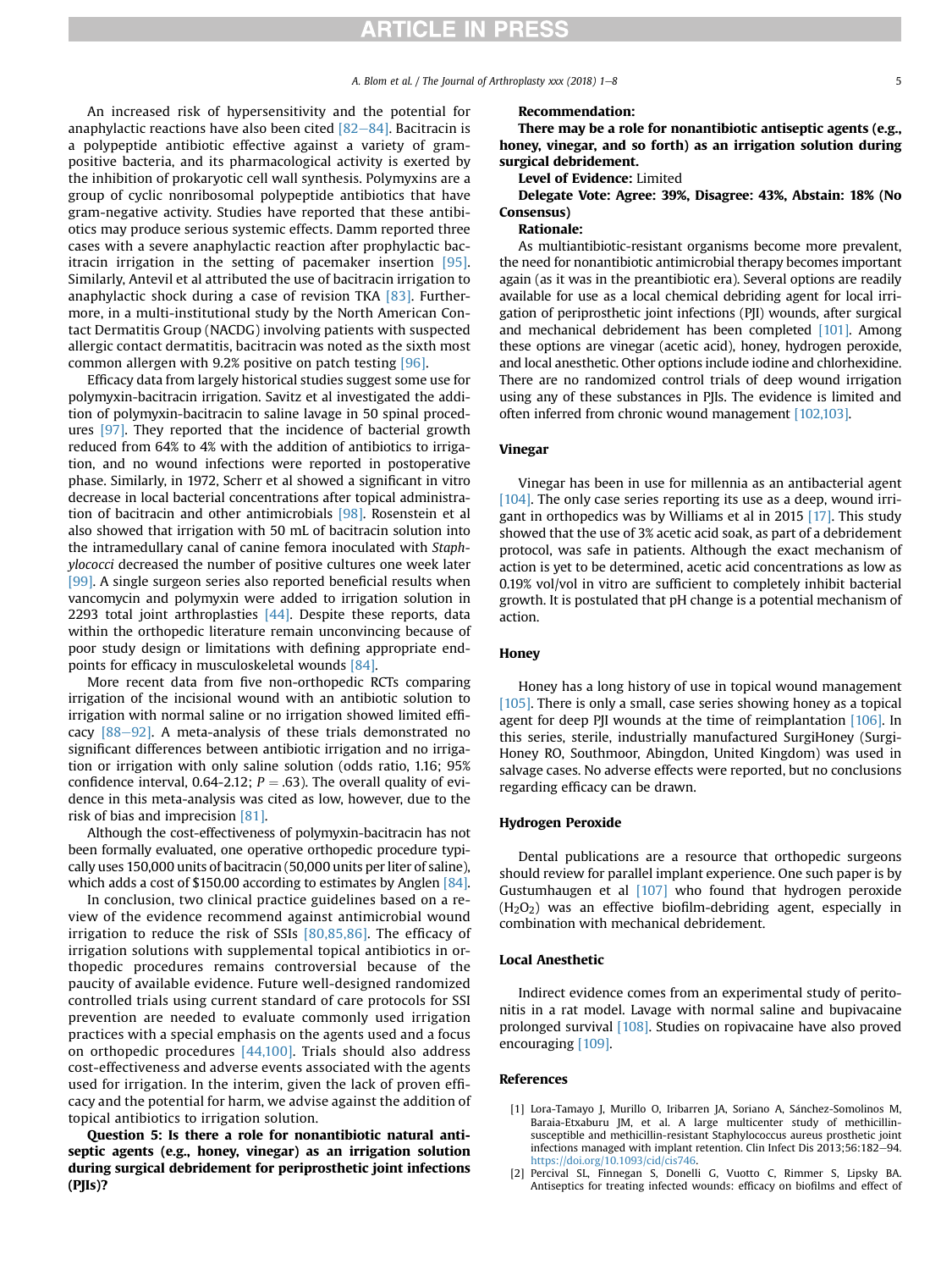#### <span id="page-5-0"></span>6 **A. Blom et al. / The Journal of Arthroplasty xxx (2018) 1–8**

pH. Crit Rev Microbiol 2016;42:293-309. [https://doi.org/10.3109/](https://doi.org/10.3109/1040841X.2014.940495) [1040841X.2014.940495](https://doi.org/10.3109/1040841X.2014.940495).

- [3] Ortega-Peña S, Hidalgo-González C, Robson MC, Krötzsch E. In vitro microbicidal, anti-biofilm and cytotoxic effects of different commercial antiseptics. Int Wound J 2017;14:470-9. <https://doi.org/10.1111/iwj.12625>
- [4] Théraud M, Bédouin Y, Guiguen C, Gangneux J-P. Efficacy of antiseptics and disinfectants on clinical and environmental yeast isolates in planktonic and biofilm conditions. J Med Microbiol 2004;53:1013-8. [https://doi.org/](https://doi.org/10.1099/jmm.0.05474-0) [10.1099/jmm.0.05474-0](https://doi.org/10.1099/jmm.0.05474-0).
- [5] Schmidt K, Estes C, McLaren A, Spangehl MJ. Chlorhexidine antiseptic irrigation eradicates Staphylococcus epidermidis from biofilm: an in vitro study. Clin Orthop Relat Res 2018;476:648-53. https://doi.org/10.1007 [s11999.0000000000000052](https://doi.org/10.1007/s11999.0000000000000052).
- [6] Santos GOD, Milanesi FC, Greggianin BF, Fernandes MI, Oppermann RV, Weidlich P. Chlorhexidine with or without alcohol against biofilm formation: efficacy, adverse events and taste preference. Braz Oral Res 2017;31:e32. <https://doi.org/10.1590/1807-3107BOR-2017.vol31.0032>.
- [7] Quintas V, Prada-López I, Donos N, Suárez-Quintanilla D, Tomás I. Antiplaque effect of essential oils and 0.2% chlorhexidine on an in situ model of oral biofilm growth: a randomised clinical trial. PLoS One 2015;10:e0117177. [https://doi.org/10.1371/journal.pone.0117177.](https://doi.org/10.1371/journal.pone.0117177)
- [8] Halstead FD, Rauf M, Moiemen NS, Bamford A, Wearn CM, Fraise AP, et al. The antibacterial activity of acetic acid against biofilm-producing pathogens of relevance to burns patients. PLoS One 2015;10:e0136190. [https://doi.org/](https://doi.org/10.1371/journal.pone.0136190) [10.1371/journal.pone.0136190.](https://doi.org/10.1371/journal.pone.0136190)
- [9] Lenselink E, Andriessen A. A cohort study on the efficacy of a polyhexanidecontaining biocellulose dressing in the treatment of biofilms in wounds. J Wound Care 2011;20. <https://doi.org/10.12968/jowc.2011.20.11.534>. 534, 536-539.
- [10] Hill KE, Malic S, McKee R, Rennison T, Harding KG, Williams DW, et al. An in vitro model of chronic wound biofilms to test wound dressings and assess antimicrobial susceptibilities. J Antimicrob Chemother 2010;65:1195-206. <https://doi.org/10.1093/jac/dkq105>.
- [11] Kanno E, Tanno H, Suzuki A, Kamimatsuno R, Tachi M. Reconsideration of iodine in wound irrigation: the effects on Pseudomonas aeruginosa biofilm formation. J Wound Care 2016;25:335-9. https://doi.org/10.12968 [jowc.2016.25.6.335.](https://doi.org/10.12968/jowc.2016.25.6.335)
- [12] Presterl E, Suchomel M, Eder M, Reichmann S, Lassnigg A, Graninger W, et al. Effects of alcohols, povidone-iodine and hydrogen peroxide on biofilms of Staphylococcus epidermidis. J Antimicrob Chemother 2007;60:417-20. [https://doi.org/10.1093/jac/dkm221.](https://doi.org/10.1093/jac/dkm221)
- [13] Zimmerli W. Clinical presentation and treatment of orthopaedic implantassociated infection. J Intern Med 2014;276:111-9. [https://doi.org/](https://doi.org/10.1111/joim.12233) [10.1111/joim.12233](https://doi.org/10.1111/joim.12233).
- [14] Qasim SN, Swann A, Ashford R. The DAIR (debridement, antibiotics and implant retention) procedure for infected total knee replacement - a literature review. SICOT J 2017;3:2. <https://doi.org/10.1051/sicotj/2016038>.
- [15] Schwechter EM, Folk D, Varshney AK, Fries BC, Kim SJ, Hirsh DM. Optimal irrigation and debridement of infected joint implants: an in vitro methicillinresistant Staphylococcus aureus biofilm model. J Arthroplasty 2011;26: 109-13. <https://doi.org/10.1016/j.arth.2011.03.042>.
- [16] Jiranek WA, Waligora AC, Hess SR, Golladay GL. Surgical treatment of prosthetic joint infections of the hip and knee: changing paradigms?<br>J Arthroplasty 2015;30:912–8. <https://doi.org/10.1016/j.arth.2015.03.014>.
- [17] Williams RL, Ayre WN, Khan WS, Mehta A, Morgan-Jones R. Acetic acid as part of a debridement protocol during revision total knee arthroplasty. J Arthroplasty 2017;32:953e7. <https://doi.org/10.1016/j.arth.2016.09.010>.
- [18] Haddad FS, Sukeik M, Alazzawi S. Is single-stage revision according to a strict protocol effective in treatment of chronic knee arthroplasty infections? Clin Orthop Relat Res 2015;473:8-14. [https://doi.org/10.1007/s11999-014-](https://doi.org/10.1007/s11999-014-3721-8) [3721-8.](https://doi.org/10.1007/s11999-014-3721-8)
- [19] Ruder JA, Springer BD. Treatment of periprosthetic joint infection using antimicrobials: dilute povidone-iodine lavage. J Bone Jt Infect  $2017;2:10-4$ . [https://doi.org/10.7150/jbji.16448.](https://doi.org/10.7150/jbji.16448)
- [20] Berríos-Torres SI, Yi SH, Bratzler DW, Ma A, Mu Y, Zhu L, et al. Activity of commonly used antimicrobial prophylaxis regimens against pathogens causing coronary artery bypass graft and arthroplasty surgical site infections in the United States, 2006-2009. Infect Control Hosp Epidemiol 2014;35: 231e9. <https://doi.org/10.1086/675289>.
- [21] [Global Guidelines for the Prevention of Surgical Site Infection. Geneva:](http://refhub.elsevier.com/S0883-5403(18)30846-5/sref21) [World Health Organization; 2016.](http://refhub.elsevier.com/S0883-5403(18)30846-5/sref21)
- [22] Oduwole KO, Glynn AA, Molony DC, Murray D, Rowe S, Holland LM, et al. Anti-biofilm activity of sub-inhibitory povidone-iodine concentrations against Staphylococcus epidermidis and Staphylococcus aureus. J Orthop Res 2010;28:1252-6. [https://doi.org/10.1002/jor.21110.](https://doi.org/10.1002/jor.21110)
- [23] [Zamora JL. Chemical and microbiologic characteristics and toxicity of](http://refhub.elsevier.com/S0883-5403(18)30846-5/sref23) [povidone-iodine solutions. Am J Surg 1986;151:400](http://refhub.elsevier.com/S0883-5403(18)30846-5/sref23)-[6.](http://refhub.elsevier.com/S0883-5403(18)30846-5/sref23)
- [24] Cheng Q, Zhang X-F, Di D-H, Zhao G-Y, Cui X-W. Efficacy of different irrigation solutions on the early debridement of open fracture in rats. Exp Ther Med 2015;9:1589-92. https://doi.org/10.3892/etm.2015.2325
- [25] Chang F-Y, Chang M-C, Wang S-T, Yu W-K, Liu C-L, Chen T-H. Can povidoneiodine solution be used safely in a spinal surgery? Eur Spine J 2006;15: 1005e14. [https://doi.org/10.1007/s00586-005-0975-6.](https://doi.org/10.1007/s00586-005-0975-6)
- [26] [Kokavec M, Frist](http://refhub.elsevier.com/S0883-5403(18)30846-5/sref26)á[kov](http://refhub.elsevier.com/S0883-5403(18)30846-5/sref26)á M. Effi[cacy of antiseptics in the prevention of post](http://refhub.elsevier.com/S0883-5403(18)30846-5/sref26)[operative infections of the proximal femur, hip and pelvis regions in](http://refhub.elsevier.com/S0883-5403(18)30846-5/sref26)

[orthopedic pediatric patients. Analysis of the](http://refhub.elsevier.com/S0883-5403(18)30846-5/sref26) first results. Acta Chir Orthop [Traumatol Cech 2008;75:106](http://refhub.elsevier.com/S0883-5403(18)30846-5/sref26)-[9.](http://refhub.elsevier.com/S0883-5403(18)30846-5/sref26)

- [27] Rogers DM, Blouin GS, O'[Leary JP. Povidone-iodine wound irrigation and](http://refhub.elsevier.com/S0883-5403(18)30846-5/sref27) [wound sepsis. Surg Gynecol Obstet 1983;157:426](http://refhub.elsevier.com/S0883-5403(18)30846-5/sref27)-[30](http://refhub.elsevier.com/S0883-5403(18)30846-5/sref27).
- [28] Sindelar WF, Brower ST, Merkel AB, Takesue EI. Randomised trial of intraperitoneal [irrigation with low molecular weight povidone-iodine solution to reduce intra](http://refhub.elsevier.com/S0883-5403(18)30846-5/sref28)[abdominal infectious complications. J Hosp Infect 1985;6\(Suppl A\):103](http://refhub.elsevier.com/S0883-5403(18)30846-5/sref28)-[14](http://refhub.elsevier.com/S0883-5403(18)30846-5/sref28).
- [29] [Sindelar WF, Mason GR. Irrigation of subcutaneous tissue with povidone](http://refhub.elsevier.com/S0883-5403(18)30846-5/sref29)[iodine solution for prevention of surgical wound infections. Surg Gynecol](http://refhub.elsevier.com/S0883-5403(18)30846-5/sref29) Obstet  $1979.148.227 - 31$  $1979.148.227 - 31$
- [30] [Lau WY, Fan ST, Chu KW, Yip WC, Chong KK, Wong KK. Combined topical](http://refhub.elsevier.com/S0883-5403(18)30846-5/sref30) [povidone-iodine and systemic antibiotics in postappendicectomy wound](http://refhub.elsevier.com/S0883-5403(18)30846-5/sref30) [sepsis. Br J Surg 1986;73:958](http://refhub.elsevier.com/S0883-5403(18)30846-5/sref30)-[60](http://refhub.elsevier.com/S0883-5403(18)30846-5/sref30).
- [31] [Angelini GD, Lamarra M, Azzu AA, Bryan AJ. Wound infection following early](http://refhub.elsevier.com/S0883-5403(18)30846-5/sref31) [repeat sternotomy for postoperative bleeding. An experience utilizing](http://refhub.elsevier.com/S0883-5403(18)30846-5/sref31) [intraoperative irrigation with povidone iodine. J Cardiovasc Surg \(Torino\)](http://refhub.elsevier.com/S0883-5403(18)30846-5/sref31) 1990:31:793-[5.](http://refhub.elsevier.com/S0883-5403(18)30846-5/sref31)
- [32] [Ko W, Lazenby WD, Zelano JA, Isom OW, Krieger KH. Effects of shaving](http://refhub.elsevier.com/S0883-5403(18)30846-5/sref32) [methods and intraoperative irrigation on suppurative mediastinitis after](http://refhub.elsevier.com/S0883-5403(18)30846-5/sref32) [bypass operations. Ann Thorac Surg 1992;53:301](http://refhub.elsevier.com/S0883-5403(18)30846-5/sref32)-[5.](http://refhub.elsevier.com/S0883-5403(18)30846-5/sref32)
- [33] [Richter S, Kotliroff O, Nissenkorn I. Single preoperative bladder instillation of](http://refhub.elsevier.com/S0883-5403(18)30846-5/sref33) [povidone-iodine for the prevention of postprostatectomy bacteriuria and](http://refhub.elsevier.com/S0883-5403(18)30846-5/sref33) [wound infection. Infect Control Hosp Epidemiol 1991;12:579](http://refhub.elsevier.com/S0883-5403(18)30846-5/sref33)-[82.](http://refhub.elsevier.com/S0883-5403(18)30846-5/sref33)
- [34] Chundamala J, Wright JG. The effi[cacy and risks of using povidone-iodine](http://refhub.elsevier.com/S0883-5403(18)30846-5/sref34) [irrigation to prevent surgical site infection: an evidence-based review. Can](http://refhub.elsevier.com/S0883-5403(18)30846-5/sref34) I Surg 2007:50:473-[81.](http://refhub.elsevier.com/S0883-5403(18)30846-5/sref34)
- [35] Brown NM, Cipriano CA, Moric M, Sporer SM, Della Valle CJ. Dilute betadine lavage before closure for the prevention of acute postoperative deep periprosthetic joint infection. J Arthroplasty 2012;27:27-30. [https://doi.org/](https://doi.org/10.1016/j.arth.2011.03.034) [10.1016/j.arth.2011.03.034.](https://doi.org/10.1016/j.arth.2011.03.034)
- [36] Milstone AM, Passaretti CL, Perl TM. Chlorhexidine: expanding the armamentarium for infection control and prevention. Clin Infect Dis 2008;46: 274-81. <https://doi.org/10.1086/524736>
- [37] Lim K-S, Kam PCA. Chlorhexidine–[pharmacology and clinical applications.](http://refhub.elsevier.com/S0883-5403(18)30846-5/sref37) Anaesth Intensive Care  $2008;36:502-12$ .
- [38] [McDonnell G, Russell AD. Antiseptics and disinfectants: activity, action, and](http://refhub.elsevier.com/S0883-5403(18)30846-5/sref38) [resistance. Clin Microbiol Rev 1999;12:147](http://refhub.elsevier.com/S0883-5403(18)30846-5/sref38)-[79](http://refhub.elsevier.com/S0883-5403(18)30846-5/sref38).
- [39] [Oosterwaal PJ, Mikx FH, van den Brink ME, Renggli HH. Bactericidal con](http://refhub.elsevier.com/S0883-5403(18)30846-5/sref39)[centrations of chlorhexidine-digluconate, amine](http://refhub.elsevier.com/S0883-5403(18)30846-5/sref39) fluoride gel and stannous fl[uoride gel for subgingival bacteria tested in serum at short contact times.](http://refhub.elsevier.com/S0883-5403(18)30846-5/sref39) [J Periodont Res 1989;24:155](http://refhub.elsevier.com/S0883-5403(18)30846-5/sref39)-[60](http://refhub.elsevier.com/S0883-5403(18)30846-5/sref39).
- [40] Frisch NB, Kadri OM, Tenbrunsel T, Abdul-Hak A, Qatu M, Davis JJ. Intraoperative chlorhexidine irrigation to prevent infection in total hip and knee arthroplasty. Arthroplast Today 2017;3:294-7. [https://doi.org/10.1016/](https://doi.org/10.1016/j.artd.2017.03.005) [j.artd.2017.03.005.](https://doi.org/10.1016/j.artd.2017.03.005)
- [41] Barnes S, Spencer M, Graham D, Johnson HB. Surgical wound irrigation: a call for evidence-based standardization of practice. Am J Infect Control 2014;42: 525-9. <https://doi.org/10.1016/j.ajic.2014.01.012>.
- [42] [Hassinger SM, Harding G, Wongworawat MD. High-pressure pulsatile lavage](http://refhub.elsevier.com/S0883-5403(18)30846-5/sref42) [propagates bacteria into soft tissue. Clin Orthop Relat Res 2005;439:27](http://refhub.elsevier.com/S0883-5403(18)30846-5/sref42)-[31.](http://refhub.elsevier.com/S0883-5403(18)30846-5/sref42)
- [43] [Anglen JO, Apostoles S, Christensen G, Gainor B. The ef](http://refhub.elsevier.com/S0883-5403(18)30846-5/sref43)ficacy of various [irrigation solutions in removing slime-producing Staphylococcus. J Orthop](http://refhub.elsevier.com/S0883-5403(18)30846-5/sref43) [Trauma 1994;8:390](http://refhub.elsevier.com/S0883-5403(18)30846-5/sref43)-[6](http://refhub.elsevier.com/S0883-5403(18)30846-5/sref43).
- [44] Whiteside LA. Prophylactic peri-operative local antibiotic irrigation. Bone Joint J 2016;98-B:23-6. <https://doi.org/10.1302/0301-620X.98B1.36357>.
- [45] Capito NM, Cook JL, Yahuaca B, Capito MD, Sherman SL, Smith MJ. Safety and efficacy of hyperosmolar irrigation solution in shoulder arthroscopy. Shoulder Elbow Surg 2017;26:745-51. [https://doi.org/10.1016/](https://doi.org/10.1016/j.jse.2017.02.021) [j.jse.2017.02.021.](https://doi.org/10.1016/j.jse.2017.02.021)
- [46] Jensen KH, Werther K, Stryger V, Schultz K, Falkenberg B. Arthroscopic shoulder surgery with epinephrine saline irrigation. Arthroscopy 2001;17: 578–81. [https://doi.org/10.1053/jars.2001.23590.](https://doi.org/10.1053/jars.2001.23590)<br>[47] Kim Y-S, Lee J-Y, Yang S-C, Song J-H, Koh H-S, Park W-K. Comparative study
- of the influence of room-temperature and warmed fluid irrigation on body temperature in arthroscopic shoulder surgery. Arthroscopy 2009;25:24-9. [https://doi.org/10.1016/j.arthro.2008.08.005.](https://doi.org/10.1016/j.arthro.2008.08.005)
- [48] van Montfoort DO, van Kampen PM, Huijsmans PE. Epinephrine diluted saline-irrigation fluid in arthroscopic shoulder surgery: a significant improvement of clarity of visual field and shortening of total operation time. A randomized controlled trial. Arthroscopy 2016;32:436-44. [https://doi.org/](https://doi.org/10.1016/j.arthro.2015.08.027) [10.1016/j.arthro.2015.08.027](https://doi.org/10.1016/j.arthro.2015.08.027).
- [49] Oh JH, Kim JY, Chung SW, Park JS, Kim DH, Kim SH, et al. Warmed irrigation fluid does not decrease perioperative hypothermia during arthroscopic shoulder surgery. Arthroscopy 2014;30:159-64. [https://doi.org/10.1016/](https://doi.org/10.1016/j.arthro.2013.11.017) [j.arthro.2013.11.017](https://doi.org/10.1016/j.arthro.2013.11.017).
- [50] Pan X, Ye L, Liu Z, Wen H, Hu Y, Xu X. Effect of irrigation fluid temperature on core body temperature and inflammatory response during arthroscopic shoulder surgery. Arch Orthop Trauma Surg 2015;135:1131-9. [https://](https://doi.org/10.1007/s00402-015-2246-2) [doi.org/10.1007/s00402-015-2246-2.](https://doi.org/10.1007/s00402-015-2246-2)
- [51] Avery DM, Gibson BW, Carolan GF. Surgeon-rated visualization in shoulder arthroscopy: a randomized blinded controlled trial comparing irrigation fluid with and without epinephrine. Arthroscopy 2015;31:12-8. [https://](https://doi.org/10.1016/j.arthro.2014.08.010) [doi.org/10.1016/j.arthro.2014.08.010](https://doi.org/10.1016/j.arthro.2014.08.010).
- [52] Li Z, Liu D, Dong J, Gong L, Wang Y, Tang P, et al. Effects of cold irrigation on early results after total knee arthroplasty: a randomized, double-blind,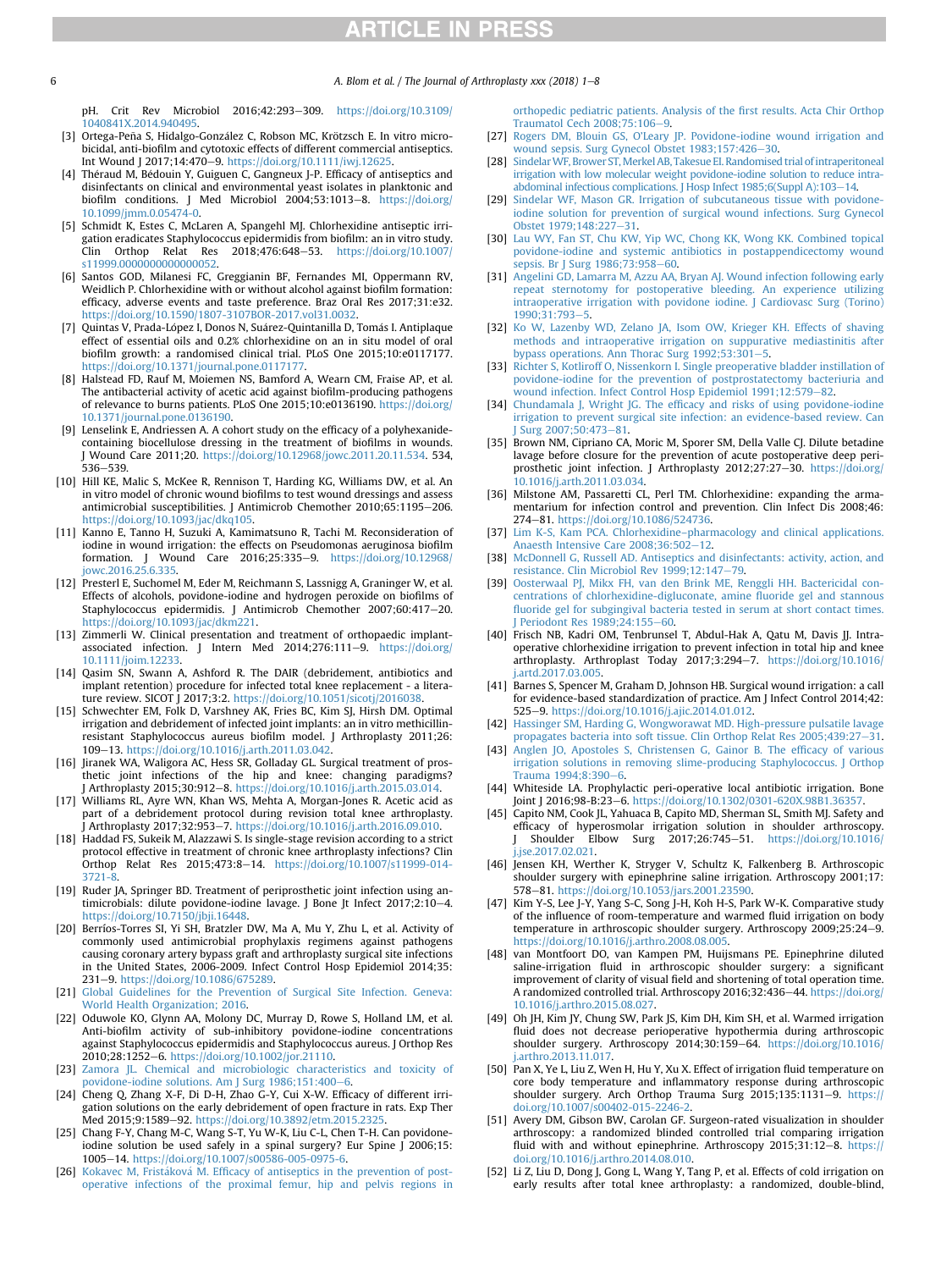<span id="page-6-0"></span>controlled study. Medicine (Baltimore) 2016;95:e3563. [https://doi.org/](https://doi.org/10.1097/MD.0000000000003563) [10.1097/MD.0000000000003563](https://doi.org/10.1097/MD.0000000000003563).

- [53] Niki Y, Matsumoto H, Otani T, Tomatsu T, Toyama Y. How much sterile saline should be used for efficient lavage during total knee arthroplasty? Effects of pulse lavage irrigation on removal of bone and cement debris. J Arthroplasty <sub>2</sub><br>2007;22:95-9. [https://doi.org/10.1016/j.arth.2006.02.078.](https://doi.org/10.1016/j.arth.2006.02.078)
- [54] Shinjo H, Nakata K, Shino K, Hamada M, Nakamura N, Mae T, et al. Effect of irrigation solutions for arthroscopic surgery on intraarticular tissue: comparison in human meniscus-derived primary cell culture between lactate Ringer's solution and saline solution. J Orthop Res  $2002;20:1305-10$ . [https://](https://doi.org/10.1016/S0736-0266(02)00062-1) [doi.org/10.1016/S0736-0266\(02\)00062-1.](https://doi.org/10.1016/S0736-0266(02)00062-1)
- [55] Board TN, Srinivasan MS. The effect of irrigation fluid temperature on core body temperature in arthroscopic shoulder surgery. Arch Orthop Trauma<br>Surg 2008;128:531–3. [https://doi.org/10.1007/s00402-007-0368-x.](https://doi.org/10.1007/s00402-007-0368-x)
- [56] Steelman VM, Chae S, Duff J, Anderson MJ, Zaidi A. Warming of irrigation fluids for prevention of perioperative hypothermia during arthroscopy: a systematic review and meta-analysis. Arthroscopy 2018;34:930-942.e2. [https://doi.org/10.1016/j.arthro.2017.09.024.](https://doi.org/10.1016/j.arthro.2017.09.024)
- [57] Parodi D, Valderrama J, Tobar C, Besomi J, López J, Lara J, et al. Effect of warmed irrigation solution on core body temperature during hip arthroscopy for femoroacetabular impingement. Arthroscopy 2014;30:36-41. [https://doi.org/10.1016/j.arthro.2013.08.035.](https://doi.org/10.1016/j.arthro.2013.08.035)
- [58] Kelly JA, Doughty JK, Hasselbeck AN, Vacchiano CA. The effect of arthroscopic irrigation fluid warming on body temperature. J Perianesth Nurs 2000;15: 245-52. <https://doi.org/10.1053/jpan.2000.9463>.
- [59] Draeger RW, Dirschl DR, Dahners LE. Debridement of cancellous bone: a comparison of irrigation methods. J Orthop Trauma 2006;20:692-8. [https://](https://doi.org/10.1097/BOT.0b013e31802b41e2) [doi.org/10.1097/BOT.0b013e31802b41e2](https://doi.org/10.1097/BOT.0b013e31802b41e2).
- [60] Kalteis T, Lehn N, Schröder H-J, Schubert T, Zysk S, Handel M, et al. [Contaminant seeding in bone by different irrigation methods: an experi](http://refhub.elsevier.com/S0883-5403(18)30846-5/sref60)[mental study. J Orthop Trauma 2005;19:591](http://refhub.elsevier.com/S0883-5403(18)30846-5/sref60)-[6](http://refhub.elsevier.com/S0883-5403(18)30846-5/sref60).
- [61] [Bhandari M, Schemitsch EH, Adili A, Lachowski RJ, Shaughnessy SG. High and](http://refhub.elsevier.com/S0883-5403(18)30846-5/sref61) [low pressure pulsatile lavage of contaminated tibial fractures: an in vitro](http://refhub.elsevier.com/S0883-5403(18)30846-5/sref61) [study of bacterial adherence and bone damage. J Orthop Trauma 1999;13:](http://refhub.elsevier.com/S0883-5403(18)30846-5/sref61)  $526 - 33.$  $526 - 33.$  $526 - 33.$  $526 - 33.$
- [62] Svoboda SJ, Bice TG, Gooden HA, Brooks DE, Thomas DB, Wenke JC. Comparison of bulb syringe and pulsed lavage irrigation with use of a bioluminescent musculoskeletal wound model. J Bone Joint Surg Am 2006;88: 2167e74. <https://doi.org/10.2106/JBJS.E.00248>.
- [63] Draeger RW, Dahners LE. Traumatic wound debridement: a comparison of irrigation methods. J Orthop Trauma 2006;20:83-8. [https://doi.org/10.1097/](https://doi.org/10.1097/01.bot.0000197700.19826.db) [01.bot.0000197700.19826.db.](https://doi.org/10.1097/01.bot.0000197700.19826.db)
- [64] Owens BD, White DW, Wenke JC. Comparison of irrigation solutions and devices in a contaminated musculoskeletal wound survival model. J Bone Joint Surg Am 2009;91:92-8. <https://doi.org/10.2106/JBJS.G.01566>.
- [65] [Bhandari M, Adili A, Lachowski RJ. High pressure pulsatile lavage of](http://refhub.elsevier.com/S0883-5403(18)30846-5/sref65) [contaminated human tibiae: an in vitro study. J Orthop Trauma 1998;12:](http://refhub.elsevier.com/S0883-5403(18)30846-5/sref65)  $479 - 84.$  $479 - 84.$  $479 - 84.$  $479 - 84.$
- [66] [Dirschl DR, Duff GP, Dahners LE, Edin M, Rahn BA, Miclau T. High pressure](http://refhub.elsevier.com/S0883-5403(18)30846-5/sref66) [pulsatile lavage irrigation of intraarticular fractures: effects on fracture](http://refhub.elsevier.com/S0883-5403(18)30846-5/sref66) healing. J Orthop Trauma  $1998;12:460-3$  $1998;12:460-3$ .
- [67] [Boyd JI, Wongworawat MD. High-pressure pulsatile lavage causes soft tissue](http://refhub.elsevier.com/S0883-5403(18)30846-5/sref67) damage. Clin Orthop Relat Res  $2004:13-7$ .
- [68] [Polzin B, Ellis T, Dirschl DR. Effects of varying pulsatile lavage pressure on](http://refhub.elsevier.com/S0883-5403(18)30846-5/sref68) cancellous bone structure and fracture healing. J Orthop Trauma  $2006;20:261-6$  $2006;20:261-6$  $2006;20:261-6$ .
- [69] Chiaramonti AM, Robertson AD, Nguyen TP, Jaffe DE, Hanna EL, Holmes R, et al. Pulsatile lavage of musculoskeletal wounds causes muscle necrosis and dystrophic calcification in a rat model. J Bone Joint Surg Am 2017;99: 1851e8. [https://doi.org/10.2106/JBJS.17.00330.](https://doi.org/10.2106/JBJS.17.00330)
- [70] [Adili A, Bhandari M, Schemitsch EH. The biomechanical effect of high](http://refhub.elsevier.com/S0883-5403(18)30846-5/sref70)[pressure irrigation on diaphyseal fracture healing in vivo. J Orthop Trauma](http://refhub.elsevier.com/S0883-5403(18)30846-5/sref70) 2002:16:413-[7.](http://refhub.elsevier.com/S0883-5403(18)30846-5/sref70)
- [71] FLOW Investigators, Bhandari M, Jeray KJ, Petrisor BA, Devereaux PJ, Heels-Ansdell D, et al. A trial of wound irrigation in the initial management of open fracture wounds. N Engl J Med 2015;373:2629-41. [https://doi.org/10.1056/](https://doi.org/10.1056/NEJMoa1508502) [NEJMoa1508502.](https://doi.org/10.1056/NEJMoa1508502)
- [72] FLOW Investigators, Petrisor B, Sun X, Bhandari M, Guyatt G, Jeray KJ, et al. Fluid lavage of open wounds (FLOW): a multicenter, blinded, factorial pilot trial comparing alternative irrigating solutions and pressures in patients with open fractures. J Trauma 2011;71:596-606. [https://doi.org/10.1097/](https://doi.org/10.1097/TA.0b013e3181f6f2e8) [TA.0b013e3181f6f2e8.](https://doi.org/10.1097/TA.0b013e3181f6f2e8)
- [73] Munoz-Mahamud E, García S, Bori G, Martínez-Pastor JC, Zumbado JA, Riba J, ~ et al. Comparison of a low-pressure and a high-pressure pulsatile lavage during débridement for orthopaedic implant infection. Arch Orthop Trauma Surg 2011;131:1233-8. https://doi.org/10.1007/s00402-011-1291-8
- [74] Rupp CJ, Fux CA, Stoodley P. Viscoelasticity of Staphylococcus aureus biofilms in response to fluid shear allows resistance to detachment and facilitates rolling migration. Appl Environ Microbiol 2005;71:2175-8. [https://doi.org/](https://doi.org/10.1128/AEM.71.4.2175-2178.2005) [10.1128/AEM.71.4.2175-2178.2005.](https://doi.org/10.1128/AEM.71.4.2175-2178.2005)
- [75] [Oosthuizen B, Mole T, Martin R, Myburgh JG. Comparison of standard sur](http://refhub.elsevier.com/S0883-5403(18)30846-5/sref75)[gical debridement versus the VERSAJET PlusTM Hydrosurgery system in the](http://refhub.elsevier.com/S0883-5403(18)30846-5/sref75) [treatment of open tibia fractures: a prospective open label randomized](http://refhub.elsevier.com/S0883-5403(18)30846-5/sref75) [controlled trial. Int J Burns Trauma 2014;4:53](http://refhub.elsevier.com/S0883-5403(18)30846-5/sref75)-[8](http://refhub.elsevier.com/S0883-5403(18)30846-5/sref75).
- [76] Hughes MS, Moghadamian ES, Yin L-Y, Della Rocca GJ, Crist BD. Comparison of bulb syringe, pressurized pulsatile, and hydrosurgery debridement

methods for removing bacteria from fracture implants. Orthopedics 2012;35:e1046-50. [https://doi.org/10.3928/01477447-20120621-19.](https://doi.org/10.3928/01477447-20120621-19)

- [77] Whiteside OJH, Tytherleigh MG, Thrush S, Farouk R, Galland RB. Intraoperative peritoneal lavage–who does it and why? Ann R Coll Surg Engl 2005;87:255e8. <https://doi.org/10.1308/1478708051847>.
- [78] Diana M, Hübner M, Eisenring M-C, Zanetti G, Troillet N, Demartines N. Measures to prevent surgical site infections: what surgeons (should) do. World J Surg 2011;35:280-8. [https://doi.org/10.1007/s00268-010-0862-0.](https://doi.org/10.1007/s00268-010-0862-0)
- [79] Tejwani NC, Immerman I. Myths and legends in orthopaedic practice: are we all guilty? Clin Orthop Relat Res 2008;466:2861-72. [https://doi.org/10.1007/](https://doi.org/10.1007/s11999-008-0458-2) [s11999-008-0458-2.](https://doi.org/10.1007/s11999-008-0458-2)
- [80] Surgical site infections: prevention and treatment j Guidance and guidelines j NICE. <https://www.nice.org.uk/guidance/cg74> [accessed 17.05.18]. [81] de Jonge SW, Boldingh QJJ, Solomkin JS, Allegranzi B, Egger M, Dellinger EP,
- et al. Systematic review and meta-analysis of randomized controlled trials evaluating prophylactic intra-operative wound irrigation for the prevention of surgical site infections. Surg Infect (Larchmt) 2017;18:508-19. [https://](https://doi.org/10.1089/sur.2016.272) [doi.org/10.1089/sur.2016.272](https://doi.org/10.1089/sur.2016.272).
- [82] Anglen JO. Comparison of soap and antibiotic solutions for irrigation of lower-limb open fracture wounds. A prospective, randomized study. J Bone Joint Surg Am 2005;87:1415-22. [https://doi.org/10.2106/JBJS.D.02615.](https://doi.org/10.2106/JBJS.D.02615)
- [83] [Antevil JL, Muldoon MP, Battaglia M, Green R. Intraoperative anaphylactic](http://refhub.elsevier.com/S0883-5403(18)30846-5/sref83) [shock associated with bacitracin irrigation during revision total knee](http://refhub.elsevier.com/S0883-5403(18)30846-5/sref83) [arthroplasty. A case report. J Bone Joint Surg Am 2003;85-A:339](http://refhub.elsevier.com/S0883-5403(18)30846-5/sref83)-[42](http://refhub.elsevier.com/S0883-5403(18)30846-5/sref83).
- [84] [Anglen JO. Wound irrigation in musculoskeletal injury. J Am Acad Orthop](http://refhub.elsevier.com/S0883-5403(18)30846-5/sref84) [Surg 2001;9:219](http://refhub.elsevier.com/S0883-5403(18)30846-5/sref84)-[26.](http://refhub.elsevier.com/S0883-5403(18)30846-5/sref84)
- [85] [Global Guidelines for the Prevention of Surgical Site Infection. Geneva,](http://refhub.elsevier.com/S0883-5403(18)30846-5/sref85) [Switzerland: World Health Organization; 2017](http://refhub.elsevier.com/S0883-5403(18)30846-5/sref85).
- [86] Allegranzi B, Zayed B, Bischoff P, Kubilay NZ, de Jonge S, de Vries F, et al. New WHO recommendations on intraoperative and postoperative measures for surgical site infection prevention: an evidence-based global perspective. Lancet Infect Dis 2016;16:e288-303. [https://doi.org/10.1016/S1473-](https://doi.org/10.1016/S1473-3099(16)30402-9) [3099\(16\)30402-9](https://doi.org/10.1016/S1473-3099(16)30402-9).
- [87] Berríos-Torres SI, Umscheid CA, Bratzler DW, Leas B, Stone EC, Kelz RR, et al. Centers for Disease control and prevention guideline for the prevention of surgical site infection, 2017. JAMA Surg 2017;152:784-91. [https://doi.org/](https://doi.org/10.1001/jamasurg.2017.0904) [10.1001/jamasurg.2017.0904](https://doi.org/10.1001/jamasurg.2017.0904).
- [88] [Pitt HA, Postier RG, MacGowan AW, Frank LW, Surmak AJ, Sitzman JV, et al.](http://refhub.elsevier.com/S0883-5403(18)30846-5/sref88) [Prophylactic antibiotics in vascular surgery. Topical, systemic, or both? Ann](http://refhub.elsevier.com/S0883-5403(18)30846-5/sref88) [Surg 1980;192:356](http://refhub.elsevier.com/S0883-5403(18)30846-5/sref88)-[64](http://refhub.elsevier.com/S0883-5403(18)30846-5/sref88).
- [89] [Freischlag J, McGrattan M, Busuttil RW. Topical versus systemic cephalosporin](http://refhub.elsevier.com/S0883-5403(18)30846-5/sref89) [administration in elective biliary operations. Surgery 1984;96:686](http://refhub.elsevier.com/S0883-5403(18)30846-5/sref89)-[93.](http://refhub.elsevier.com/S0883-5403(18)30846-5/sref89)
- [90] [Juul P, Merrild U, Kronborg O. Topical ampicillin in addition to a systemic](http://refhub.elsevier.com/S0883-5403(18)30846-5/sref90) [antibiotic prophylaxis in elective colorectal surgery. A prospective random](http://refhub.elsevier.com/S0883-5403(18)30846-5/sref90)[ized study. Dis Colon Rectum 1985;28:804](http://refhub.elsevier.com/S0883-5403(18)30846-5/sref90)-[6.](http://refhub.elsevier.com/S0883-5403(18)30846-5/sref90)
- [91] Moesgaard F, Nielsen ML, Hjortrup A, Kjersgaard P, Sørensen C, Larsen PN, et al. Intraincisional antibiotic in addition to systemic antibiotic treatment fails to reduce wound infection rates in contaminated abdominal surgery. Dis Colon Rectum 1989;32:36-8. [https://doi.org/10.1007/BF02554723.](https://doi.org/10.1007/BF02554723)
- [92] Ruiz-Tovar J, Cansado P, Perez-Soler M, Gomez MA, Llavero C, Calero P, et al. Effect of gentamicin lavage of the axillary surgical bed after lymph node dissection on drainage discharge volume. Breast 2013;22:874-8. [https://](https://doi.org/10.1016/j.breast.2013.03.008) [doi.org/10.1016/j.breast.2013.03.008](https://doi.org/10.1016/j.breast.2013.03.008).
- [93] [Goswami K, Cho J, Manrique J, Higuera CA, Della Valle CJ, Parvizi J. Polymyxin](http://refhub.elsevier.com/S0883-5403(18)30846-5/sref93) [and Bacitracin in the Irrigation Solution: There is no role for this practice.](http://refhub.elsevier.com/S0883-5403(18)30846-5/sref93) [Philadelphia: Musculoskeletal Infection Society Annual Open Scienti](http://refhub.elsevier.com/S0883-5403(18)30846-5/sref93)fic Meeting: 2018.
- [94] [Conroy BP, Anglen JO, Simpson WA, Christensen G, Phaup G, Yeager R, et al.](http://refhub.elsevier.com/S0883-5403(18)30846-5/sref94) [Comparison of castile soap, benzalkonium chloride, and bacitracin as irri](http://refhub.elsevier.com/S0883-5403(18)30846-5/sref94)[gation solutions for complex contaminated orthopaedic wounds. J Orthop](http://refhub.elsevier.com/S0883-5403(18)30846-5/sref94) Trauma 1999:13:332-[7](http://refhub.elsevier.com/S0883-5403(18)30846-5/sref94).
- [95] Damm S. Intraoperative anaphylaxis associated with bacitracin irrigation. Am J<br>Health Syst Pharm 2011;68:323–7. [https://doi.org/10.2146/ajhp090238.](https://doi.org/10.2146/ajhp090238)
- [96] [Zug KA, Warshaw EM, Fowler JF, Maibach HI, Belsito DL, Pratt MD, et al.](http://refhub.elsevier.com/S0883-5403(18)30846-5/sref96) [Patch-test results of the North American contact dermatitis group 2005-](http://refhub.elsevier.com/S0883-5403(18)30846-5/sref96) [2006. Dermatitis 2009;20:149](http://refhub.elsevier.com/S0883-5403(18)30846-5/sref96)-[60.](http://refhub.elsevier.com/S0883-5403(18)30846-5/sref96)
- [97] [Savitz SI, Savitz MH, Goldstein HB, Mouracade CT, Malangone S. Topical](http://refhub.elsevier.com/S0883-5403(18)30846-5/sref97) [irrigation with polymyxin and bacitracin for spinal surgery. Surg Neurol](http://refhub.elsevier.com/S0883-5403(18)30846-5/sref97)  $1998:50:208 - 12$
- [98] [Scherr DD, Dodd TA, Buckingham WW. Prophylactic use of topical antibiotic](http://refhub.elsevier.com/S0883-5403(18)30846-5/sref98) [irrigation in uninfected surgical wounds. A microbiological evaluation. J Bone](http://refhub.elsevier.com/S0883-5403(18)30846-5/sref98) [Joint Surg Am 1972;54:634](http://refhub.elsevier.com/S0883-5403(18)30846-5/sref98)-[40](http://refhub.elsevier.com/S0883-5403(18)30846-5/sref98).
- [99] [Rosenstein BD, Wilson FC, Funderburk CH. The use of bacitracin irrigation to](http://refhub.elsevier.com/S0883-5403(18)30846-5/sref99) [prevent infection in postoperative skeletal wounds. An experimental study.](http://refhub.elsevier.com/S0883-5403(18)30846-5/sref99) Bone Joint Surg Am 1989;71:427-[30.](http://refhub.elsevier.com/S0883-5403(18)30846-5/sref99)
- [100] McHugh SM, Collins CJ, Corrigan MA, Hill ADK, Humphreys H. The role of topical antibiotics used as prophylaxis in surgical site infection prevention. J Antimicrob Chemother 2011;66:693-701. <https://doi.org/10.1093/jac/dkr009>.
- [101] [Khan W, Morgan-Jones R. Debridement: de](http://refhub.elsevier.com/S0883-5403(18)30846-5/sref101)fining something we all do. Trauma Orthop 2016;04:4.
- [102] Daeschlein G. Antimicrobial and antiseptic strategies in wound management. Int Wound J 2013;10(Suppl 1):9-14. [https://doi.org/10.1111/](https://doi.org/10.1111/iwj.12175) [iwj.12175](https://doi.org/10.1111/iwj.12175).
- [103] Schwartz JA, Goss SG, Facchin F, Avdagic E, Lantis JC. Surgical debridement alone does not adequately reduce planktonic bioburden in chronic lower